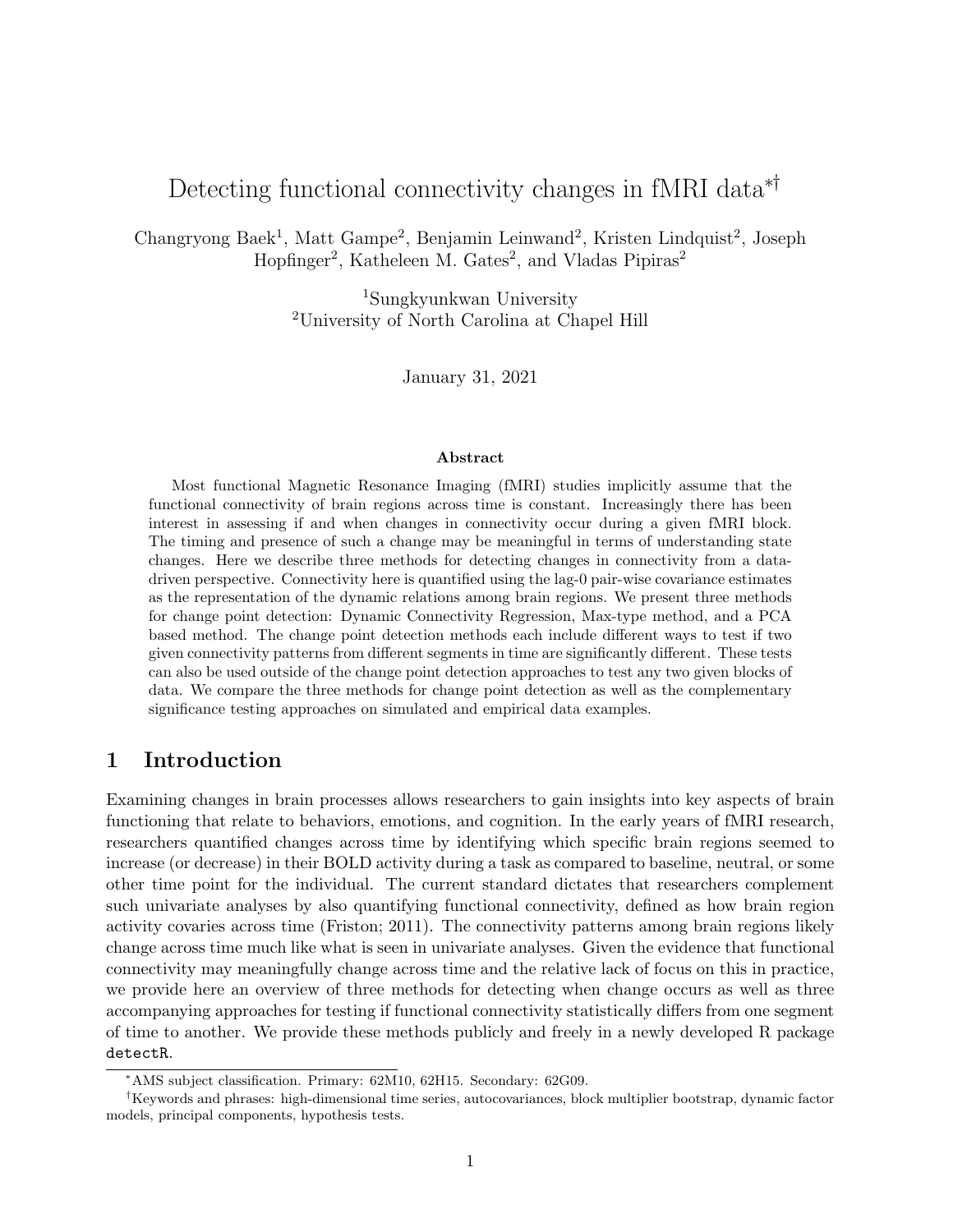Changes in connectivity patterns occur for a large number of reasons, some of which may be of interest to the researcher. For instance, changes may occur during a task due to habituation (Denny et al.; 2013), learning (Bassett et al.; 2011), or delays in state induction (Waugh and Schirillo; 2012). Changes in connectivity can also occur during resting state due to shifts in self-directed thought (Park et al.; 2018) or due to spontaneous cognitive processes (Kucyi et al.; 2018). Importantly, the temporal dynamics of brain connectivity has been shown to systematically differ across people (Elton and Gao; 2015), suggesting that capturing changes that occur within a block can be of utility.

Researchers often ignore the possibility of changing connectivity patterns in block designs despite the high possibility that changes in connectivity likely occurs here. Functional connectivity relations are typically quantified using instantaneous (i.e., lag 0) covariances (Youssofzadeh et al.; 2017), correlations (Cohen and D'Esposito; 2016), or partial correlations (Huang et al.; 2019). These approaches assume that the patterns of connectivity are constant across time, which we know is not always the case. Some approaches for quantifying continuous change across time, such as using sliding windows (Ombao et al.; 2016), are gaining in popularity. One issue with this is that it is often quantified with windows that are known to be too short to provide appropriate SNRs (Lindquist et al.; 2014). Additionally, these approaches assume gradual and continuous changes in the temporal dynamics between neural networks, which might be true for some processes but not others. In particular, some states, such as emotions or cognitive shifts, may be best considered in non-linear terms such that a state shift occurs when one network assembly changes from one configuration to another (Kucyi et al.; 2018). This paper describes three distinct methods for detecting abrupt changes in functional connectivity.

Another important key to quantifying when a change point occurs in brain connectivity is if the change is significant. Sometimes it is known ahead of time where changes occur or are likely to occur due to task manipulation. Differences in brain connectivity occurring between two different tasks (or two different runs) for the same person can also provide useful information. For instance, one can test if brain processes differed substantially between two tasks, such as baseline versus task similarly to ROI-specific analysis, or across two segments in time for the same task (Gonzalez-Castillo et al.; 2015). In both the case of data-driven change point detection and a priori knowledge of where brain processes likely differ, researchers often wish to know if the functional connectivity patterns across two segments of time differ significantly. The same tests that are used to help detect differences in functional connectivity can be done independently of change point detection to assess if connectivity patterns from two given segments significantly differ. We provide an overview and examples of three such tests that can be used even when change point detection is not the focus of the analyses (i.e., predefined segments of time are investigated). We use these tests here as a complement to the change point detection but they are modular and can be used to investigate differences in people, for instance, or any two covariance matrices.

In the end, researchers often have two related but potentially separate goals: (1) to identify when changes in functional connectivity occur during the scan and (2) determine if connectivity patterns differ significantly between two given segments of time. We present and evaluate three options for statistically comparing functional connectivity. We demonstrate their utility in detecting change points and additionally utilize the tests separately outside of the change point detection to compare connectivity patterns in two given segments of time. In all cases, we use functions available in our new R package detectR. The paper is structured as follows. First, we provide details regarding the methods including the influence of preprocessing, qualities of the data that contribute to appropriate detection, and the specifics regarding the methods used for detecting change points in connectivity and testing for significance. Next, we provide results from a simulation study to evaluate the relative ability of these methods in detecting change points. Finally, we present a demonstration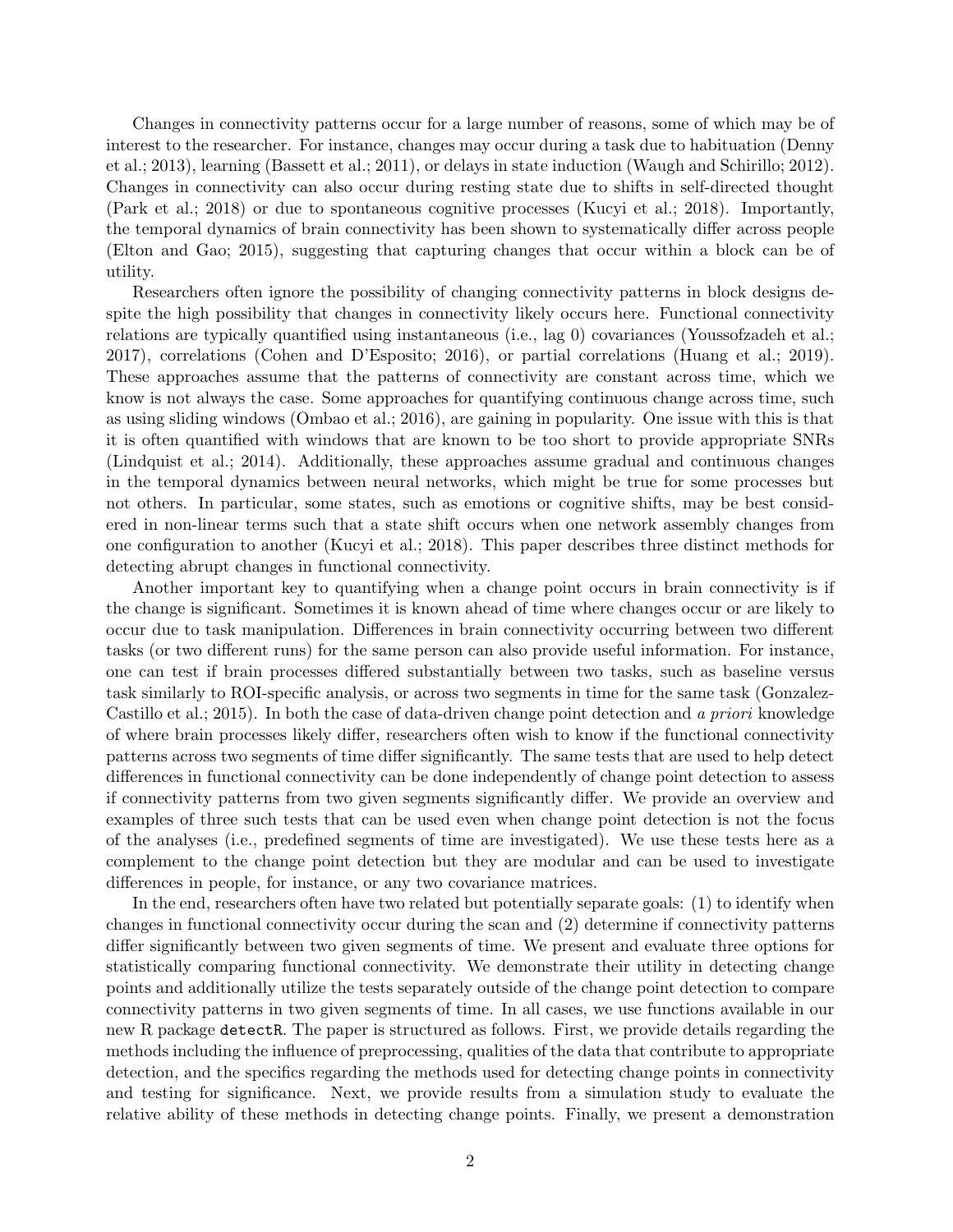

Figure 1: Estimated change points without (left plot) and with (right plot) prefiltering for data in Xu and Lindquist (2015) using DCR method.

of the approaches on empirical data where specific change points are suspected due to the study design. We close with suggestions for researchers.

## 2 Technical details

In this section, we review and introduce several methods to detect and test changes in connectivity. All methods considered in this paper are available in the R package detectR. We also discuss several related issues such as prefiltering and scaling.

## 2.1 Prefiltering

Before discussing connectivity changes, it is instructive to point out to practitioners that, if trends have not been removed, connectivity changes can be confused with changes in mean (trend) through the methods described below. More precisely, let  $X_t = (X_{1,t}, \ldots, X_{d,t})'$ ,  $t = 1, \ldots, T$ , be the ddimensional data of length T. Simply speaking, the methods are applied to detect changes in the covariance matrix  $\mathbb{E}(X_t - \mathbb{E}X_t)(X_t - \mathbb{E}X_t)' = \mathbb{E}(X_t X_t') - \mathbb{E}X_t \mathbb{E}X_t'$ . In cases where  $X_t$  has been rescaled, the methods attempt to detect changes in the correlation matrix. However, if the mean vector  $\mathbb{E}X_t$  is not constant, then the methods may also detect possible changes in  $\mathbb{E}X_t\mathbb{E}X'_t$ . This is widely reported in the change point literature. See, for example, Pitarakis (2004) for detecting univariate variance and mean changes with least squares estimation method. To avoid the confusion between detecting changes in connectivity and trend, data should be properly prefiltered. For instance, a Butterworth filter can be applied to remove the trend. Otherwise, detection methods for connectivity changes may instead detect the changes in mean. Figure 1 compares the change point estimates depending on whether or not the data set used in Xu and Lindquist (2015) has been prefiltered. Two sets of two vertical lines indicate the beginning and end times of two separate interventions in the experiment, and the y-axis represents the subject numbers.

There are far fewer estimated change points for the prefiltered data. This indicates that some of the estimated change points in the right panel may be due to possible mean changes in the series, rather than changes in connectivity. In the remaining sections, we suppose that the data is prefiltered and assume that the mean has been subtracted, so that  $\mathbb{E}X_t = 0, t = 1, \ldots, T$ .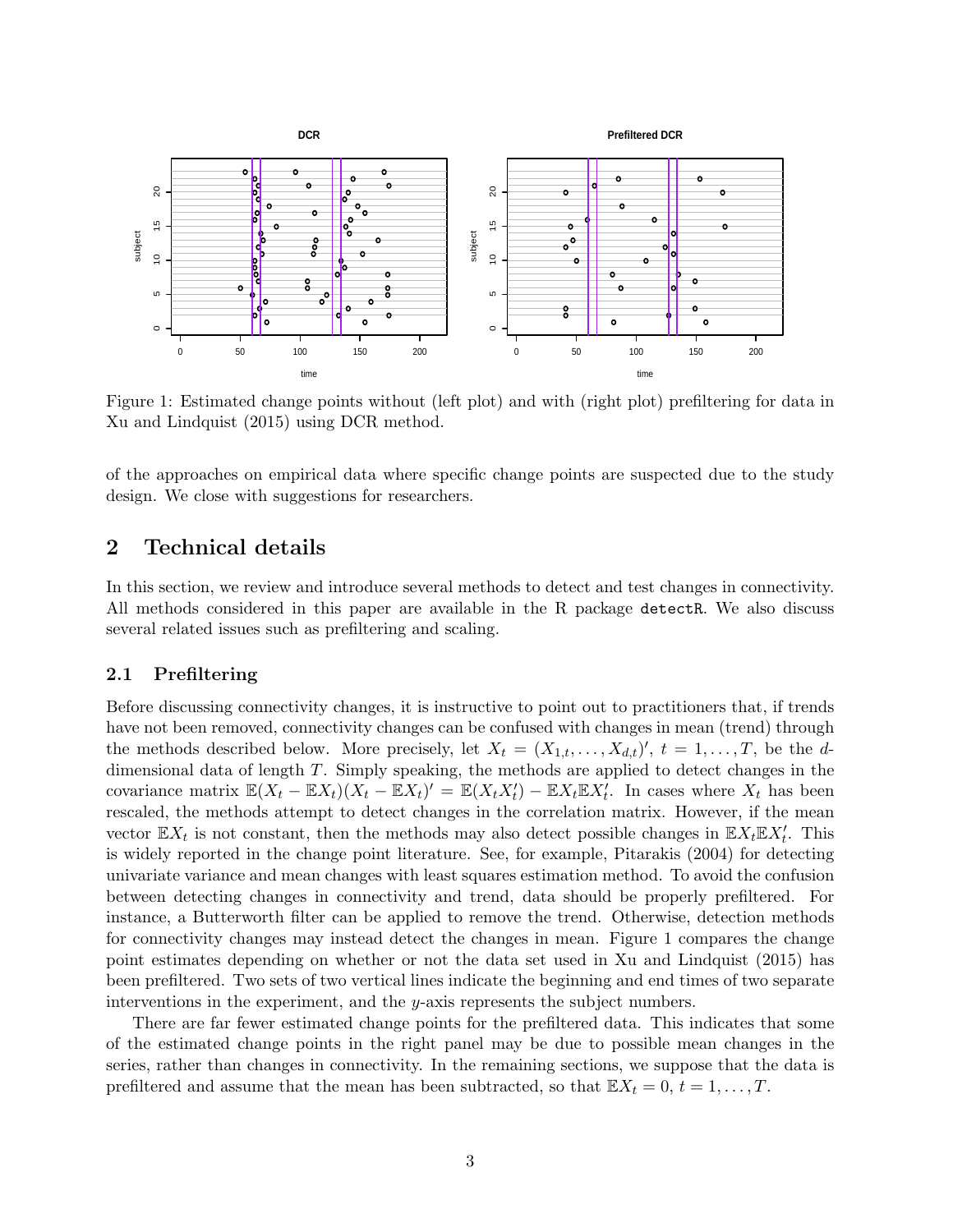

Figure 2: Time plots of fMRI series for two ROIs after prefiltering. Vertical lines indicate the detected changes in the variance.

#### 2.2 Scaling and changes in variance

It is common to define connectivity in terms of correlation matrix  $\Sigma_t = \mathbb{E} X_t X_t$  supposing that  $X_t$ is rescaled such that each component series  $X_{j,t}$  is replaced by  $X_{j,t}/\text{Var}(X_{j,t})^{1/2}$ . Another issue (similar to that discussed in the previous section) to be aware of is that changes in correlations might be driven by changes in component variance. For example, Figure 2 depicts two fMRI series from the data presented in Section 4 below, where the variance is clearly visually different over different time blocks, and these differences can be confirmed using basic methods of detecting variance changes (as indicated by vertical lines in the plots). In what follows, we will write  $\Sigma_t = \mathbb{E} X_t X_t'$  to mean either the correlation matrix (with rescaling) or the covariance matrix (without rescaling), leaving it to practitioners to choose which matrix to work with. The methods of change-point detection described below can be applied for either matrix.

### 2.3 Detecting change points in connectivity

This subsection details three change point detection and estimation methods for connectivity changes.

### 2.3.1 Dynamic Connectivity Regression (DCR)

The DCR algorithm proposed by Cribben et al. (2012) locates a change point if the BIC is significantly reduced by splitting the data into two parts, the first containing data observed until that point, and the second comprised of the data observed after that point. Using BIC or penalization in general is quite popular in the change point literature; see, for example, Bai (2000), Lavielle and Teyssiere (2006), Yao (1988) and references therein. Furthermore, DCR seeks changes in connectivity through the precision matrix  $\Omega = \Sigma^{-1}$  and estimates the latter based on the graphical lasso while calculating BIC. For example, if all samples  $X_t$ ,  $t = 1, \ldots, T$ , are used, then the estimate of  $\Omega$  is expressed as

$$
\widehat{\Omega} = \underset{\Omega \succ 0}{\operatorname{argmin}} \{ \operatorname{tr}(\widehat{\Sigma}\Omega) - \log |\Omega| + \lambda ||\Omega||_1 \},\tag{2.1}
$$

where  $\Omega \succ 0$  refers to positive-definite matrices,  $\hat{\Sigma} = T^{-1} \sum_{t=1}^{T} X_t X_t'$  is the sample covariance (or correlation) matrix,  $\|\cdot\|_1$  is  $\ell_1$  norm and  $\lambda$  is the tuning parameter that controls the sparsity of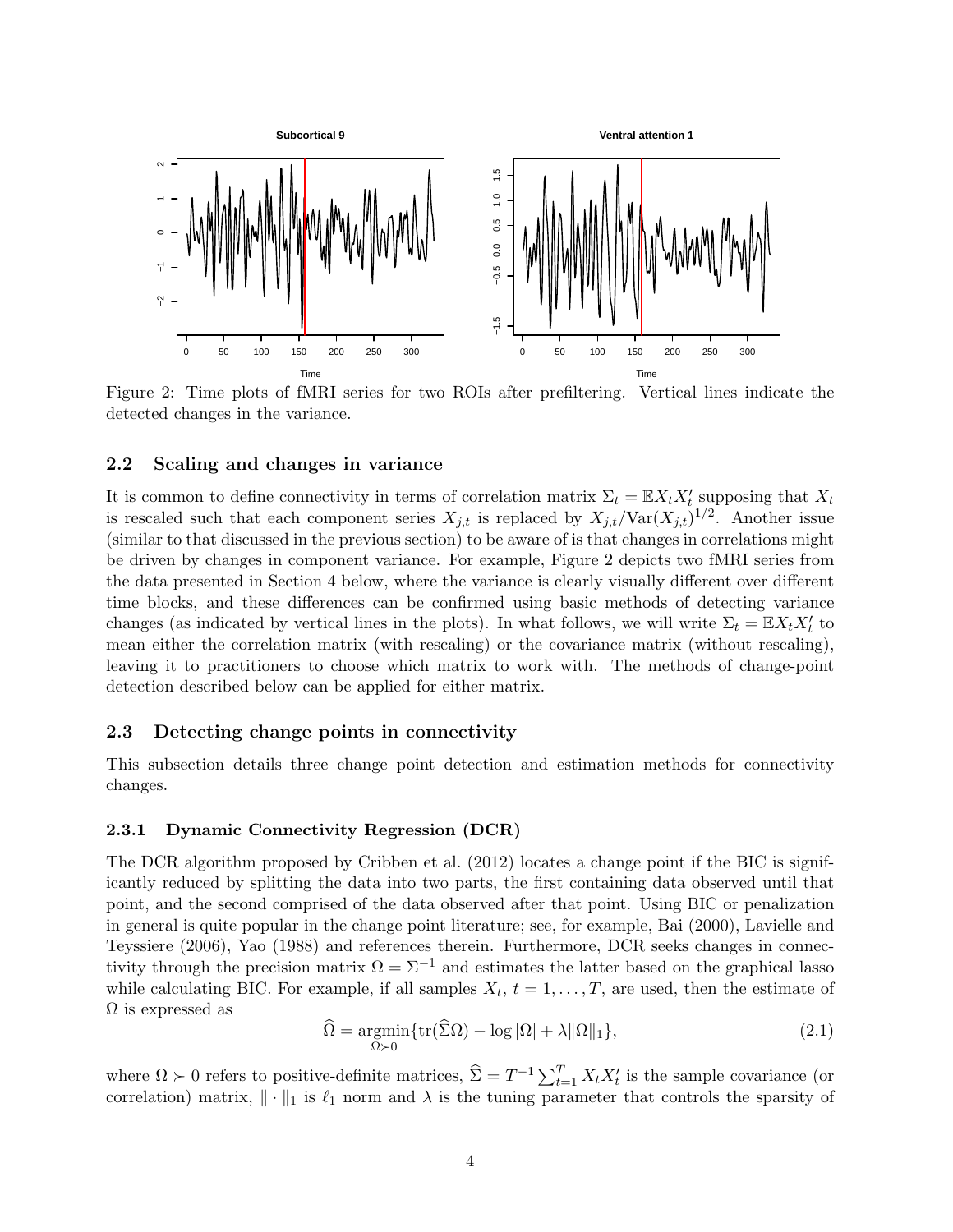the precision matrix. Then, the BIC for the whole sample is given by

$$
\text{BIC}(1:T) = \text{tr}\left(T \cdot \widehat{\Sigma}\widehat{\Omega}\right) - T \log|\widehat{\Omega}| + k \cdot \log(T),
$$

where  $T$  is the sample size and  $k$  is the number of non-zero off-diagonal elements in the precision matrix estimate  $\Omega$ . The DCR procedure identifies  $t_0$  as a change point if the BIC reduction by splitting, namely, the quantity

$$
BIC(1:T) - (BIC(1:t_0) + BIC(t_0 + 1:T))
$$

is significantly large. For some  $\Delta > 0$ , DCR uses a grid search over the points in the interval  $(\Delta, T \Delta$ ) to find the largest BIC reduction while avoiding effects related to the boundary. To determine whether such reduction in BIC is indeed significant, a  $100(1-\alpha)\%$  quantile of BIC reduction obtained from a stationary bootstrapping procedure is used. Then, the binary segmentation is applied to detect other change points. That is, the same detection procedure is continued on the data before and after the first change point, and this continues if additional change points are detected.

Our implementation of DCR in detectR has the following modifications. First, the penalty term in BIC, for example with one change point at  $t_0$ , is calculated as  $(k_1 + k_2) \log T$  instead of  $k_1 \log t_0 + k_2 \log(T - t_0)$ , where  $k_i$ ,  $i = 1, 2$  is the number of non-zero off-diagonal parameters before/after break, respectively. Second, we consider the largest reduction of negative log-likelihood without the penalty term in BIC to find a change point (but still use the penalty when testing). This is exactly the quasi-likelihood change point estimator of Bai (2000), where the theoretical justification such as consistency is provided. Our own limited numerical experience shows that our modifications improve DCR. The DCR algorithm has several tuning parameters. They are the minimum distance from the boundaries  $\Delta$  for grid search, the graphical lasso tuning parameter  $\lambda$ , the mean block size of stationary bootstrap, etc. We refer to Cribben et al. (2012) for more details including a refinement step. Xu and Lindquist (2015) further modified DCR to handle higher dimensional data and reduce computational time, however, their method is still in the spirit of DCR.

#### 2.3.2 Max-type method

Instead of sparse modeling of the precision matrix, Jeong et al. (2016) proposed to use a maxtype test statistic to detect connectivity changes. Furthermore, multiple change points are found by a sliding window method rather than binary segmentation. Let  $\Sigma_{t,1} = (\sigma_t^{ij})$  $_{t,1}^{ij})_{i,j=1,...,d},$  and  $\Sigma_{t,2} = (\sigma_{t,1}^{ij})$  $_{t,2}^{ij}$ <sub>i,j=1,...,d</sub>, be the covariance matrices from subsamples  $\{X_{t-w+1}, X_{t-w+1}, \ldots, X_t\}$  and  $\{X_{t+1}, X_{t+1}, \ldots, X_{t+w}\}\$  of window size w and around time t, respectively. The null hypothesis of no connectivity changes  $H_0: \Sigma_{t,1} = \Sigma_{t,2}$  is equivalent to  $H_0: \max_{1 \leq i \leq j \leq d} |\sigma_{t,1}^{ij} - \sigma_{t,i}^{ij}|$  $|t_{t,2}^{ij}| = 0$ . To test  $H_0$ , Cai et al. (2013) proposed the max-type test statistic

$$
M_t = \max_{1 \le i \le j \le d} \frac{(\hat{\sigma}_{t,1}^{ij} - \hat{\sigma}_{t,2}^{ij})^2}{\text{s.e.}(\hat{\sigma}_{t,1}^{ij} - \hat{\sigma}_{t,2}^{ij})^2}
$$

and showed its asymptotic convergence to a Gumbel distribution, namely,

$$
\mathbb{P}(M_t - 4\log d + \log \log d \le x) \to \exp\left(-(8\pi)^{-1}\exp(-x/2)\right), \text{ as } T, d \to \infty.
$$

Based on this result, p-values are calculated for  $M_t$  for each  $t \in (\Delta, T - \Delta)$ . The p-values are then transformed to z-values  $z_t(w)$ . Also, rather than working with one window size, Jeong et al. (2016)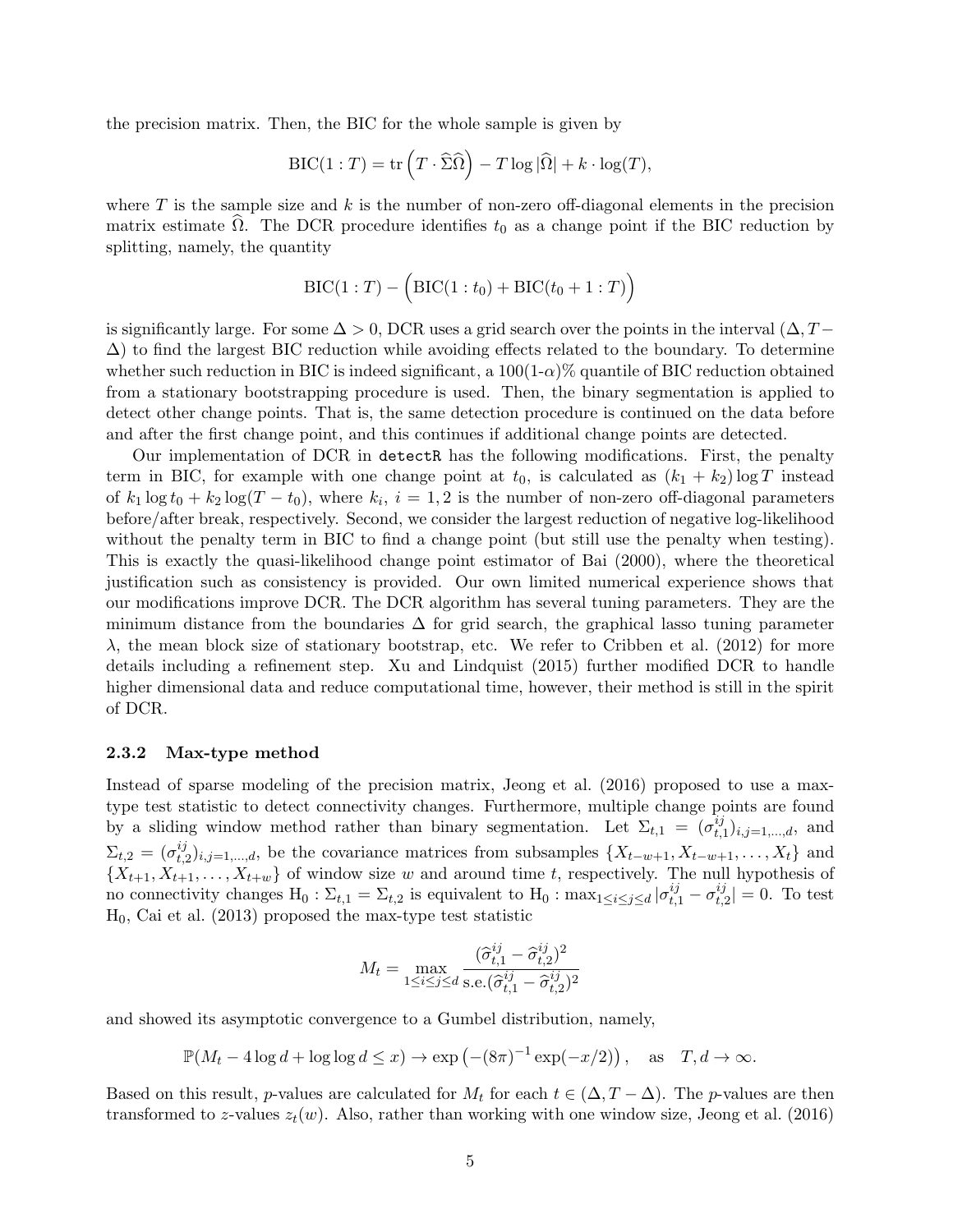suggested applying several window sizes and calculating the first PC scores  $z_t$  using PCA. Then, change points are detected through a thresholding rule for  $\{z_t\}$  based on a local false discovery rate. The rule assumes that  $z_t$  follow a semiparametric mixture model

$$
\pi_0 f_0 + (1 - \pi_0) f_1,\tag{2.2}
$$

where  $\pi_0$  is the prior probability of observing  $z_t$  from null (no change),  $f_0$  and  $f_1$  are the null and nonnull log-concave densities, respectively. The local FDR is given by  $\pi_0 f_0(z)/(\pi_0 f_0(z)+(1-\pi_0)f_1(z)),$ and once it is less then or equal to a prespecified constant  $c$ , a change point is detected. The expectation-maximization (EM) algorithm is used to estimate the semiparametric mixture model (2.2). There are no modifications to this method in detectR.

#### 2.3.3 PCA based method

Introduced and studied by Han and Inoue (2015), this method detects change points in connectivity of fMRI data after dimension reduction. More specifically, let  $\hat{f}_t$  be a r-vector series of the first r PC factors, where r is considerably smaller than d. The idea is then effectively to test for change in the covariance structure by adapting approaches available in the low-dimensional setting. Setting

$$
A_k = \sqrt{T} \left( k^{-1} \sum_{t=1}^k \hat{f}_t \hat{f}_t^T - (T - k)^{-1} \sum_{t=k+1}^T \hat{f}_t \hat{f}_t^T \right),
$$

the test statistic is given by

$$
W = \max_{\Delta \le k \le T - \Delta} \text{vech}(A_k)' \widehat{S}_k^{-1} \text{vech}(A_k),
$$

where vech is a vectorization operation for the lower-triangular part of a symmetric matrix and  $\widehat{S}_k$  is a suitable estimator of the so-called long-run covariance matrix representing the series of covariance matrices of  $\hat{f}_t \hat{f}_t^{\prime}$  across all lags, for example, given by

$$
\widehat{S}_k = \frac{k}{T} \sum_{h=-q}^q \left(1 - \frac{h}{q+1}\right) \widehat{\Gamma}_1(h) + \frac{T-k}{T} \sum_{h=-q}^q \left(1 - \frac{h}{q+1}\right) \widehat{\Gamma}_2(h),
$$

where  $\widehat{\Gamma}_1(j)$  and  $\widehat{\Gamma}_2(j)$  are the sample autocovariance matrices of  $\widehat{f}_t \widehat{f}_t^j$  at lag j for  $t = 1, \ldots, k$  and  $t = k+1, \ldots, T$ , respectively. Then, under suitable assumptions (in particular, assuming  $X_t$  follows a dynamic factor model) and the null hypothesis of no connectivity changes, Han and Inoue (2015) showed the convergence in distribution

$$
W \stackrel{d}{\rightarrow} \sup_{\epsilon \le \pi \le 1-\epsilon} \frac{(B_p(\pi) - \pi B_p(1))'(B_p(\pi) - \pi B_p(1))}{\pi(1-\pi)},
$$
\n(2.3)

where  $B_p(\cdot)$  is a  $p = r(r+1)/2$  dimensional vector of independent Brownian motions on [0, 1] and  $\Delta/T \to \epsilon$ . The critical values for the test are obtained by numerically approximating (2.3).

For multiple connectivity changes, one can use binary segmentation or a sliding window. For the latter method, one calculates the test statistic W using only  $\{X_t, X_{t+1}, \ldots, X_{t+w}\}\)$  for each  $t = 1, \ldots, T - w$ . The threshold value can be similarly calculated based on (2.3), however, the block wild bootstrap method described in Baek et al. (2021) is used for better approximation of the critical value. That is, the empirical quantile of W is computed from bootstrap samples  $\{w_i \hat{f}_t \hat{f}_t\}$ where the weights  $\{w_i\}$  are i.i.d.  $\mathcal{N}(0,1)$ , i refers to the block of time t. Then, the change points are identified by finding suitable local maxima over the threshold. The package detectR finds local maxima if it is located  $\Delta$  away from boundaries and above the threshold for at least 7 consecutive times (Eichinger and Kirch; 2018).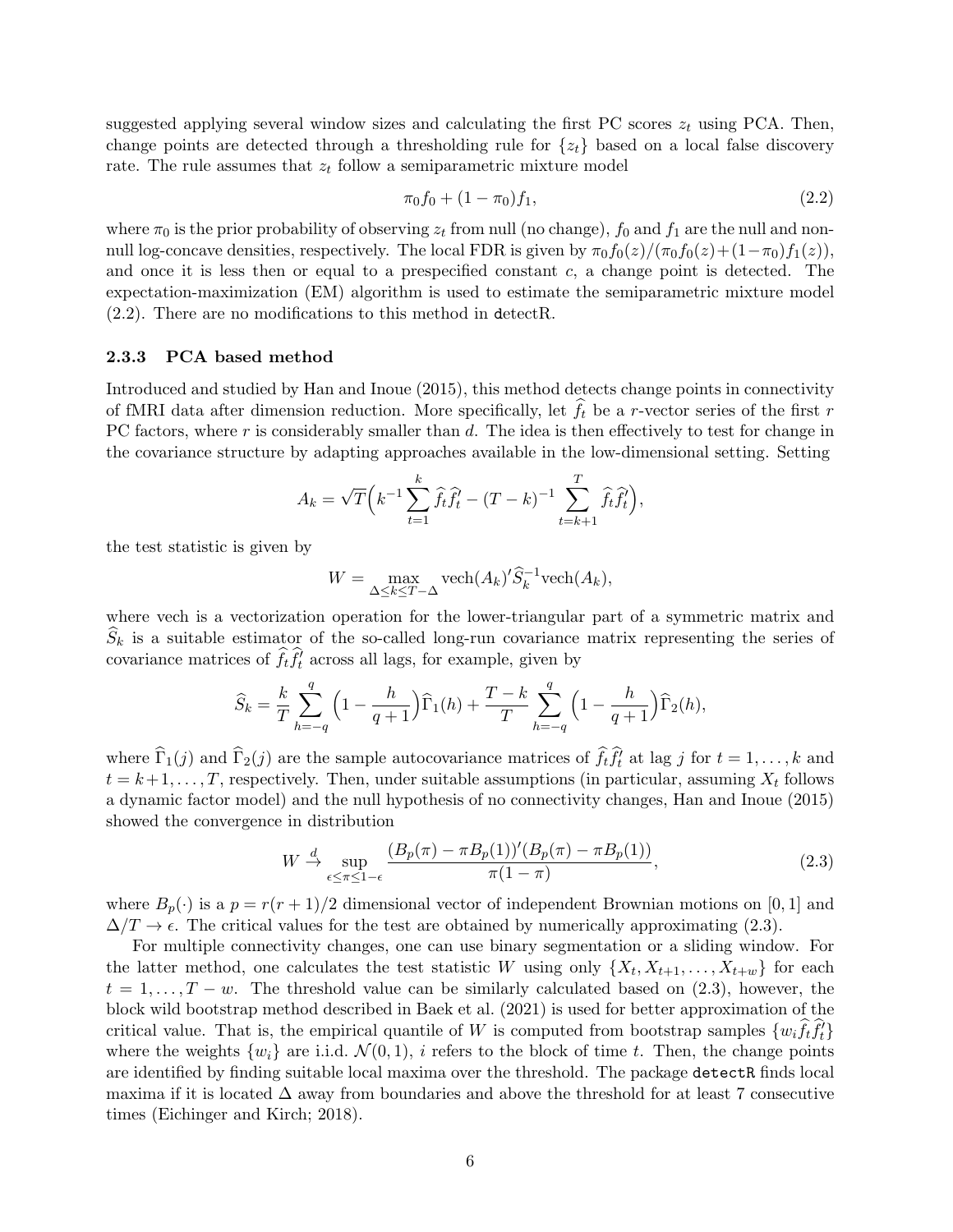Remark 2.1 Note that DCR and Max-type tests have advantage over PCA based method in the sense that they also provide the nodes where change occurs.

#### 2.4 Testing for changes in connectivity

In many fMRI studies, experiments are conducted to find changes in connectivity across different segments of time based on tasks or to compare different people and naturally call for suitable statistical tests of such changes or differences in connectivity patterns. Thus, suppose that  $X =$  ${X_t}_{t=1,\dots,T}$  and  $\mathbb{Y} = {Y_t}_{t=1,\dots,T}$  are samples representing two fMRI signals and that we are interested in testing the equal connectivity structures,  $H_0 : \Sigma_{\mathbb{X}} = \Sigma_{\mathbb{Y}}$ . This problem is similar to change point detection in the sense that a change point would occur at the midpoint of the sample combining X and Y. For this reason, the methods for testing of changes in connectivity can be defined analogously to those for detecting change points.

#### 2.4.1 DCR test

Let  $\mathbb{Z} = \{X, Y\}$  be the combined sample. Then, one can test for connectivity change by checking the difference of BIC given by

$$
\mathrm{BIC}(\mathbb{Z}) - \Big(\mathrm{BIC}(\mathbb{X}) + \mathrm{BIC}(\mathbb{Y})\Big),
$$

where BIC(W) denotes the BIC calculated from the sparse estimation of the precision matrix as in  $(2.1)$  but using the sample W. The *p*-value can again be obtained from a stationary bootstrap. That is, a stationary bootstrap sample is applied to each sample  $X$  and  $Y$ , and the combined bootstrap sample is used calculate the bootstrap BICs.

#### 2.4.2 Max-type test

Let  $Z_t = (Z_{j,t})_{j=1,\dots,d^*} = \text{vech}(X_t X_t' - Y_t Y_t')$  be the  $d^* = d(d-1)/2$  dimensional vector of length T. Note that the null hypothesis of no connectivity change is equivalent to testing  $H_0 : EZ_t = 0$ . The max-type test is based on the test statistic

$$
\sqrt{T} \max_{j=1,\dots,d^*} \left| T^{-1} \sum_{t=1}^T Z_{j,t} \right|.
$$
\n(2.4)

The p-value is calculated based on the block wild bootstrap method. See Baek et al. (2021) for more details on the block wild bootstrap including a long-run variance adjustment proposed by Zhang and Wu (2017) and a sum-type test where the sum of squares of sample means are considered.

#### 2.4.3 PCA-based test

This test is based on suitable low-dimensional PC factors  $X^{pc}$  and  $Y^{pc}$ . Calculating the sample covariance matrices from  $\mathbb{X}^{pc}$  and  $\mathbb{Y}^{pc}$  gives the vectorized difference as

$$
\widehat{\Delta}_{\gamma} = \text{vec}\left(\widehat{\Sigma}_{\mathbb{X}^{pc}} - \widehat{\Sigma}_{\mathbb{X}^{pc}}\right).
$$

Under suitable assumptions, Baek et al. (2021) showed the asymptotic normality of  $\sqrt{T}\hat{\Delta}_{\gamma}$ , leading to the test statistic

$$
\frac{T}{2}\widehat{\Delta}_{\gamma}\widehat{W}^{-1}\widehat{\Delta}_{\gamma},\tag{2.5}
$$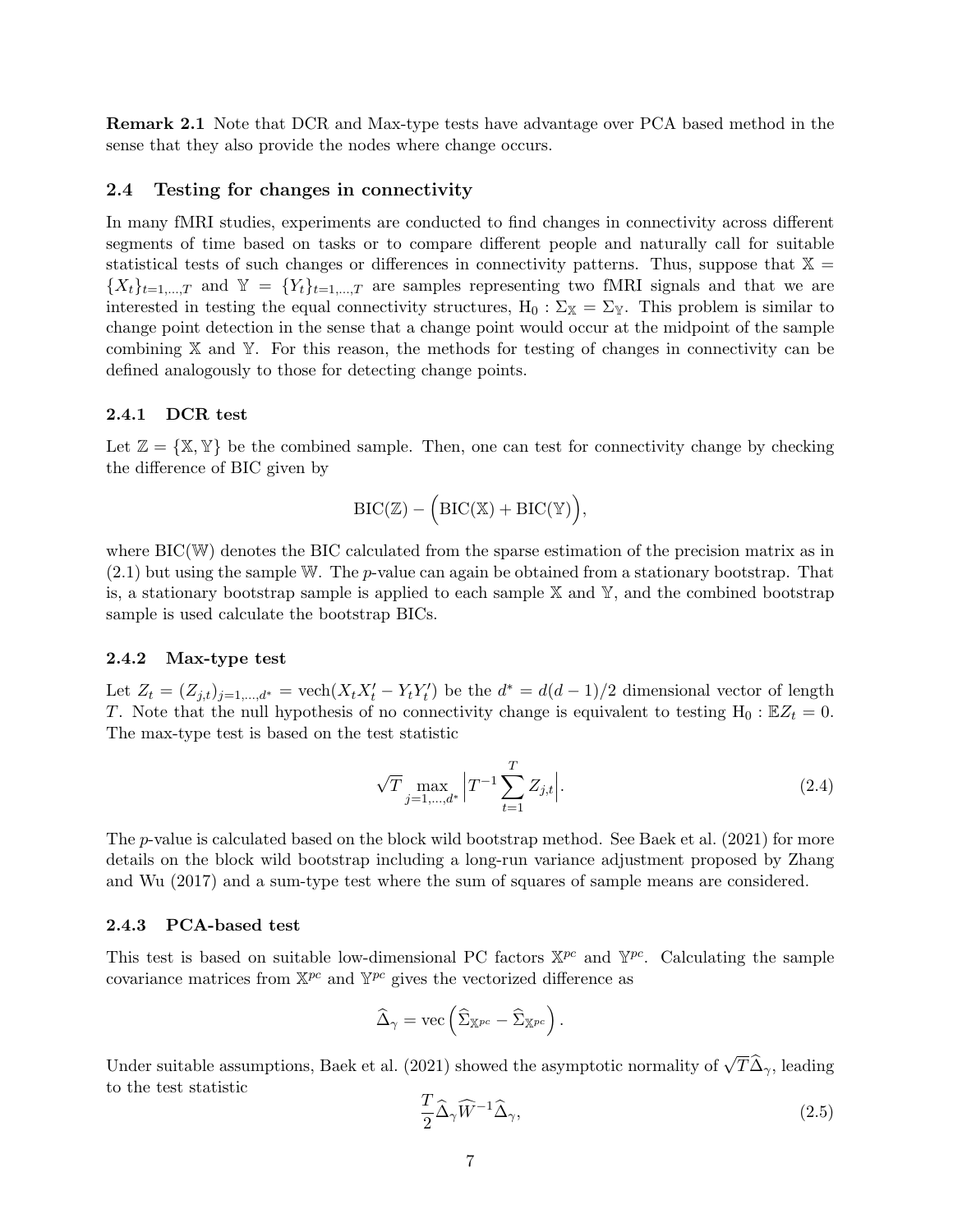

Figure 3: Precision matrices for DGP3. Only non-zero entries are indicated in the plots.

where  $\widehat{W}$  is a consistent estimator of the limiting covariance matrix of  $\sqrt{T}\widehat{\Delta}_{\gamma}$ . The test statistic 2.5 asymptotically follows a  $\chi^2$  distribution with  $r(r+1)/2$  degree of freedom. See Baek et al. (2021) for the exact formula of  $\widehat{W}$  and more details.

## 3 Simulation study

In this section, we evaluate the performance of the methods in Section 2. Data is simulated according to the following general model,

$$
X_t = \Sigma_t^{1/2} e_t, \quad t = 1, \dots, T,
$$

where  $\Sigma_t$  are  $d \times d$  positive definite matices,  $e_t$  is a d-dimensional noise and the sample size is  $T = 450$ . We have used an autoregressive model of order 1 with parameter .5 to generate noise in each dimension, mimicking the temporal dependence of fMRI data. The sparsity of the matrices used here was informed by prior simulation work on change point detection for fMRI (Xu and Lindquist; 2015). The choices of  $\Sigma_t$  are made according to one of the following data generating processes (DGPs):

- (DGP1) The data has no connectivity change and  $\Sigma_t = I_d$  for  $1 \le t \le 450$ , where  $I_d$  is a  $d \times d$ identity matrix.
- (DGP2) The data has no connectivity change and  $\Sigma_t = B_d$  for  $1 \le t \le 450$ , where  $B_d = (b_{ij})$  is a band matrix with  $b_{ij} = 0$  if  $|i - j| > 5$ . If  $|i - j| \leq 5$ ,  $b_{ij} = .5$  if  $i \neq j$  and  $b_{ii} = 1$ .
- (DGP3) There are two changes at times 150 and 300 in the precision matrix with dimension  $d = 20$ . The precision matrices for this model are given in Figure 3.
- (DGP4) This model has two connectivity changes at times 150 and 300:  $\Sigma_t = I_d$  for  $1 \le t \le 150$ ,  $\Sigma_t = B_d$  for  $151 \le t \le 300$ , and again  $\Sigma_t = I_d$  for  $301 \le t \le 450$ .

The following tuning parameters are used in the considered methods. For DCR, we set  $\Delta = 40$ , the number of bootstrap replications is 100, and the stationary bootstrap has mean block size of 10. The penalty parameter  $\lambda$  is searched in the interval [.001, 10]. For the max-type test, we use the same  $\Delta = 40$ , window sizes of 30, 40, 50, 60, 70 are applied to obtain the first PC scores, and the cut-off constant for the local FDR is set to  $c = .1$ . For the PCA-based method, we use a window size of 50 together with the number of factors  $r = 3$ . The data adaptive bandwidth rule is used for long-run variance bandwidth q. The number of block wild bootstrap replicates is 199. The block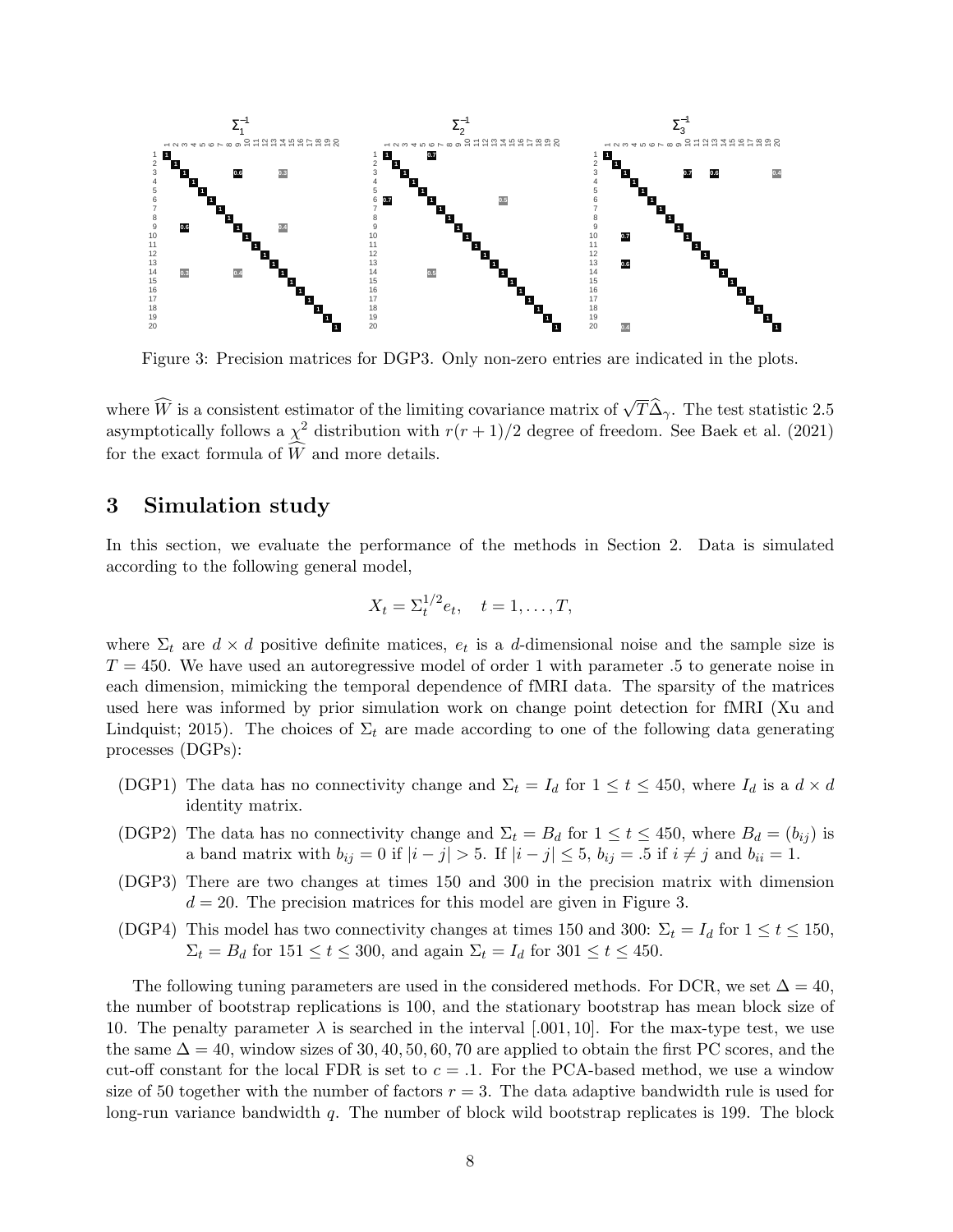

Figure 4: The estimated change points in DGP1 with 20 nodes. No change point in DGP1 and an identity matrix is used for covariance structure.

length of wild bootstrap is set to data adaptively although a square root rule  $\sqrt{T}$  is also available in detectR; see Baek et al. (2021) for details. Also, the significance level  $\alpha = .05$  is used in both DCR and PCA-based methods. The number of nodes (dimension d) is taken as either 20 or 250 to be consistent with the numbers often used in the fMRI literature.

The performance of the proposed methods is assessed by calculating the detection rate at each time point among 100 replications (subjects) as in Jeong et al. (2016), and also displaying the estimated change points. Figure 4 shows the estimated change points for DGP1 with 20 nodes. The PCA binary method seems to achieve correct 5% significant level while the other methods are over-sized. The DGP2 also has no connectivity change with a band matrix and the results are summarized in Figure 5. The DCR and PCA binary methods show no sign of significant changes in connectivity while PCA sliding and Max-type tests are oversized, suggesting that spurious change points are detected.

On the other hand, in the models DGP3 and DGP4 in Figures 6 and 7, two connectivity changes occur at time points 150 and 300, respectively. All methods successfully detect both change points. The DCR method shows the highest detection rate for DGP3, while the PCA-based method with binary segmentation shows compatible performance. When the band matrix is considered as in DGP4, the DCR method performs the best followed by the PCA binary method.

We also considered more realistic situations by increasing the number of nodes from  $d = 20$  to  $d = 250$  in DGP2 and DGP4. Figures 8 and 9 suggest that the DCR and PCA binary methods seem to achieve correct size while showing the most satisfactory detection rates. However, the PCA sliding method estimates the true change points with the smallest variability. For example, if we calculate the rate in the neighborhood of true change point within 5 points, then PCA sliding gives 69% and 66% while DCR gives 38% and 43%, respectively. In general, the DCR and PCA binary methods perform best when the number of nodes is very large. However, the computational time of DCR is enormous taking up to a few hours for a single run while PCA binary takes less than a few minutes.

Finally, we examine the finite sample performance of the testing methods for changes in connectivity. Empirical sizes and powers are calculated over 200 replications with dimension  $d = 20$ or  $d = 250$  for sample size  $T = 150$ . We used two covariance matrices, an identity matrix  $I_d$ and a band matrix  $B_d$ . Table 1 summarizes the resulting empirical sizes and powers, where DCR represents the DCR test in Section 2.4.1, BMB is the block multiplier bootstrap method for (2.4), LVBWR is the long-run variance adjustment of the BMB method with Rademacher multiplier,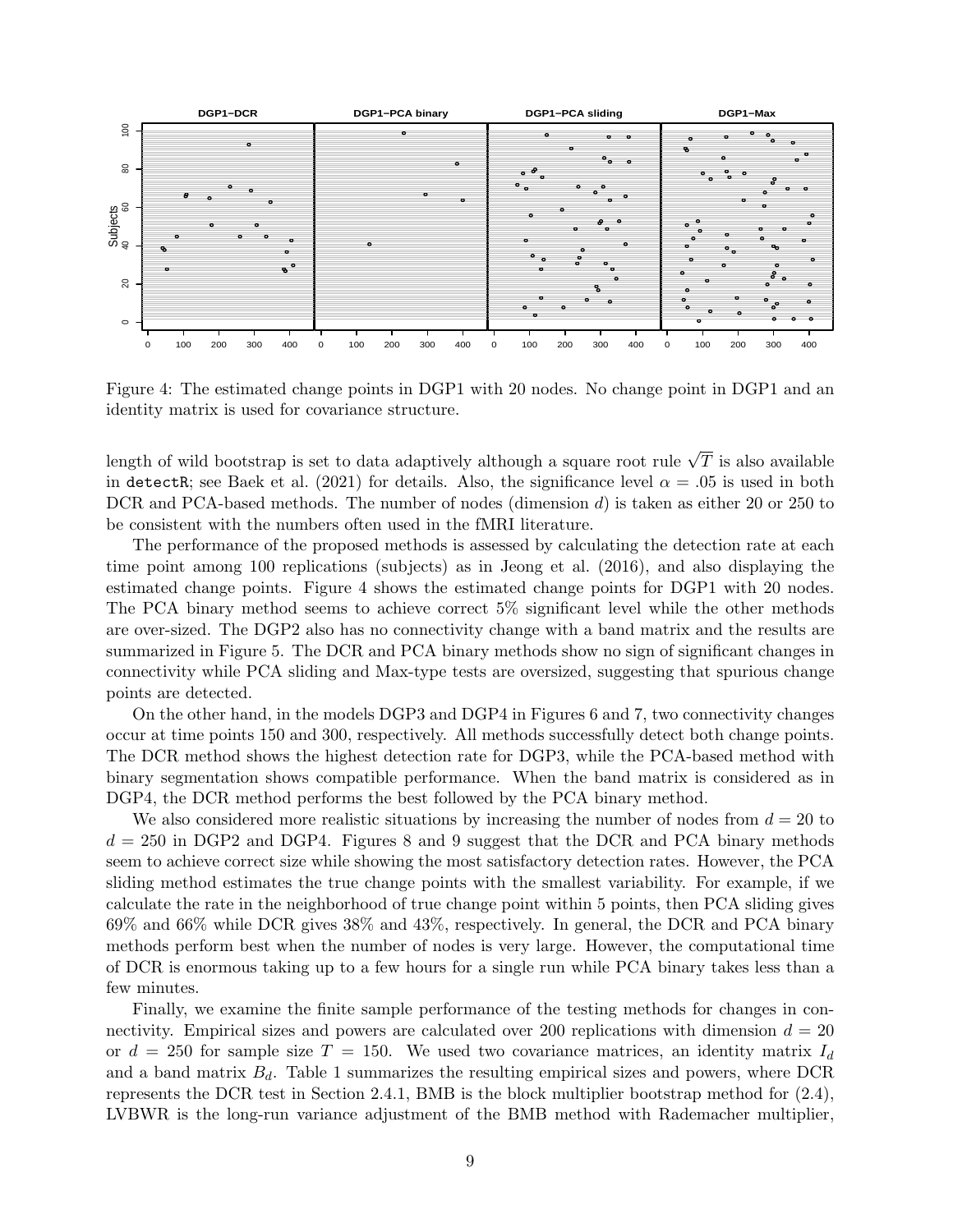

Figure 5: The estimated change points in DGP2 with 20 nodes. No change point in DGP2 and a band matrix is used for covariance structure.



Figure 6: The detection rates (top) and the estimated change points in DGP3 with 20 nodes. Connectivity changes at time points 150 and 300.

BSUM is the sum-based test, PCA is the PCA-based test in Section 2.4.3. For more details on LVBWR and BSUM, see Baek et al. (2021). All considered models achieve reasonable sizes for both 20 and 250 nodes. However, LVBWR and PCA-based tests show the highest power for both moderate and very large number of nodes.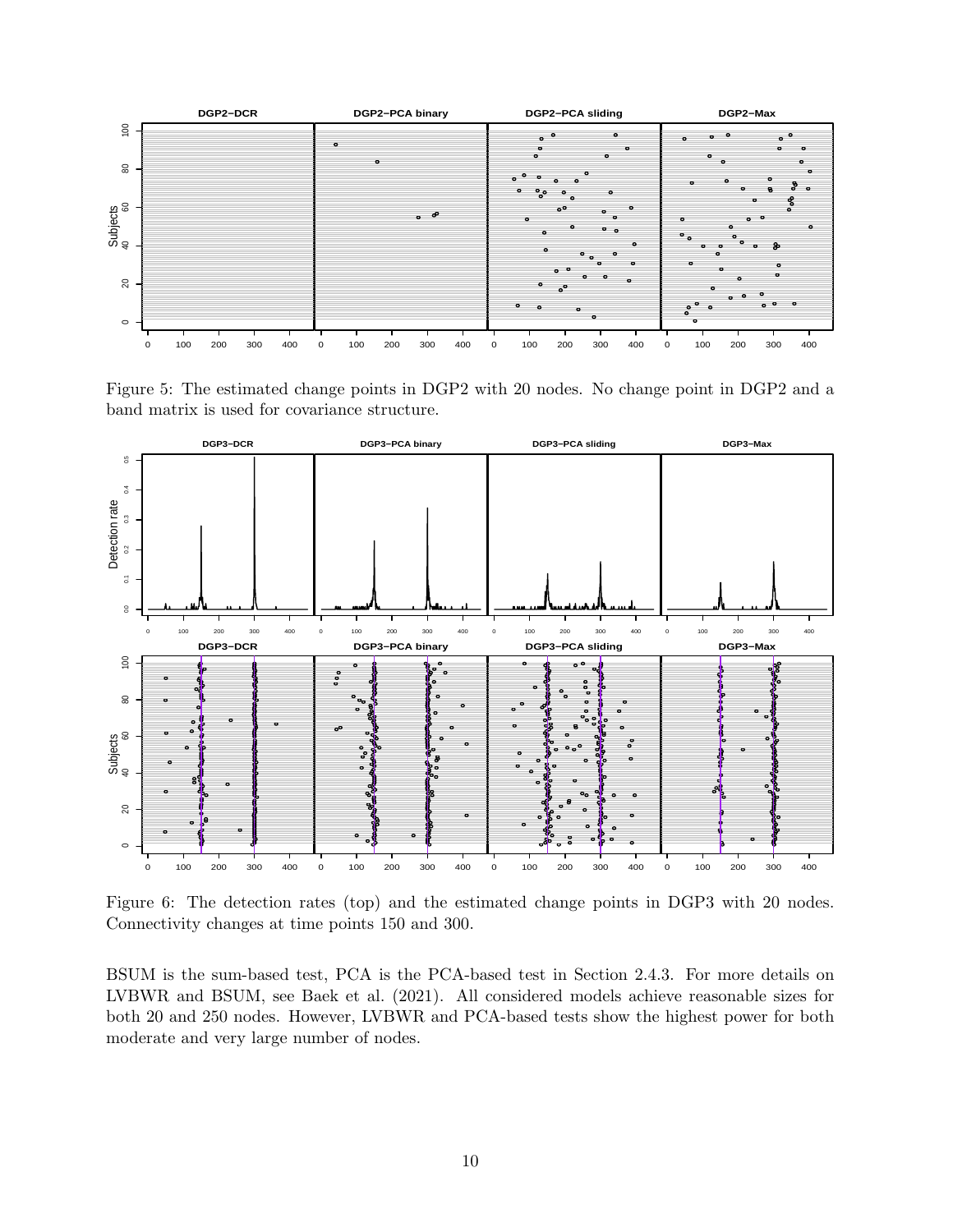

Figure 7: The detection rates (top) and the estimated change points in DGP4 with 20 nodes. Connectivity changes at time points 150 and 300.



Figure 8: The estimated change points in DGP2 with 250 nodes. DGP2 has no connectivity changes.

# 4 Empirical study

We now turn to data collected for the purposes of probing the methods' ability to detect change points in an experimental design where we know where change points are expected to occur. We also test if the connectivity patterns are significantly different for the three tasks used here to assess the degree to which our manipulation worked.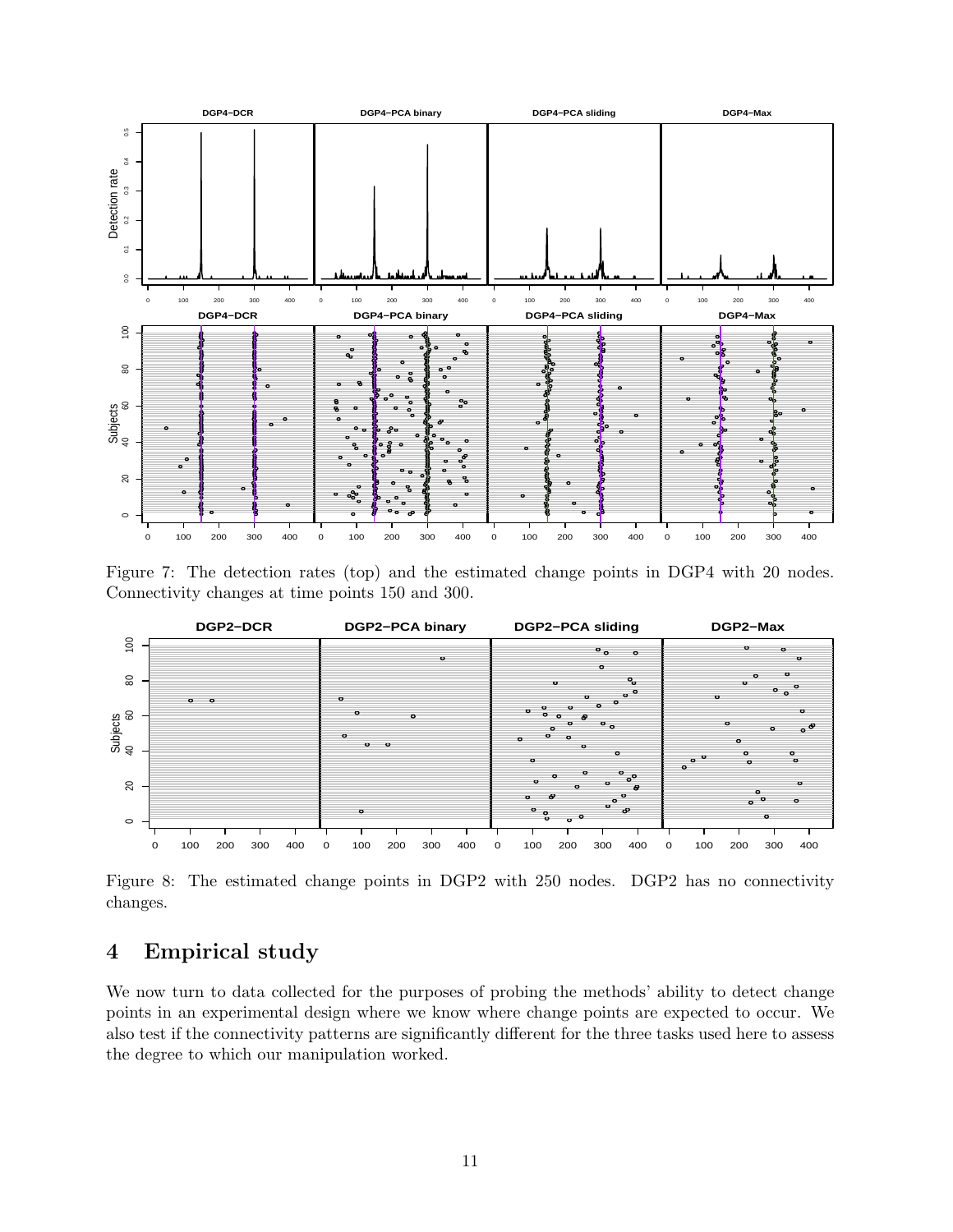

Figure 9: The detection rates (top) and the estimated change points in DGP4 with 250 nodes. Connectivity changes at time points 150 and 300.

|           | Model                      |       |                 | DCR BMB LVBWR BSUM PCA |       |       |
|-----------|----------------------------|-------|-----------------|------------------------|-------|-------|
| $d=20$    | $I_d$ vs $I_d$             | 0.000 | $0.005\,$       | 0.070                  | 0.000 | 0.035 |
| $d = 250$ | $I_d$ vs $I_d$             | 0.080 | $0.000\,$       | 0.060                  | 0.000 | 0.050 |
| $d=20$    | $B_d$ vs $B_d$ 0.045 0.000 |       |                 | 0.050                  | 0.000 | 0.015 |
| $d = 250$ | $B_d$ vs $B_d$ 0.020       |       | 0.000           | 0.050                  | 0.000 | 0.030 |
| $d=20$    | $I_d$ vs $B_d$ 1.000       |       | $\,0.965\,$     | 1.000                  | 1.000 | 1.000 |
| $d = 250$ | $I_d$ vs $B_d$             |       | $0.780$ $0.555$ | 1.000                  | 0.125 | 1.000 |

Table 1: Empirical sizes and powers for the proposed tests for changes in connectivity.

### 4.1 Data acquisition

#### 4.1.1 Study design

Data were collected as part of a larger study that aimed to subset brain data based on task. In order to investigate the ability to detect brain connectivity changes, we collected data on a subset of the total participant set  $(N = 6)$ . The goal here was to gather data with which we can probe the ability for methods to detect change points. The design used here could best be described as "continuous", as scanning continued during the shifts from resting to task, and from the first task to the second task. The conditions used in this continuously gathered design are:  $(1)$  resting state  $(t)$  $= 1:150$  scans); (2) Motor+Auditory task ( $t = 1:1:240$ ); and (3) Face+Motor+Auditory task ( $t =$ 241:330). Two individuals with very low movement provided appropriate data. The change point detection methods are very sensitive to abrupt changes in the data, which are often an artifact of motion. For succinctness and space concerns we focus on one individual here. Participants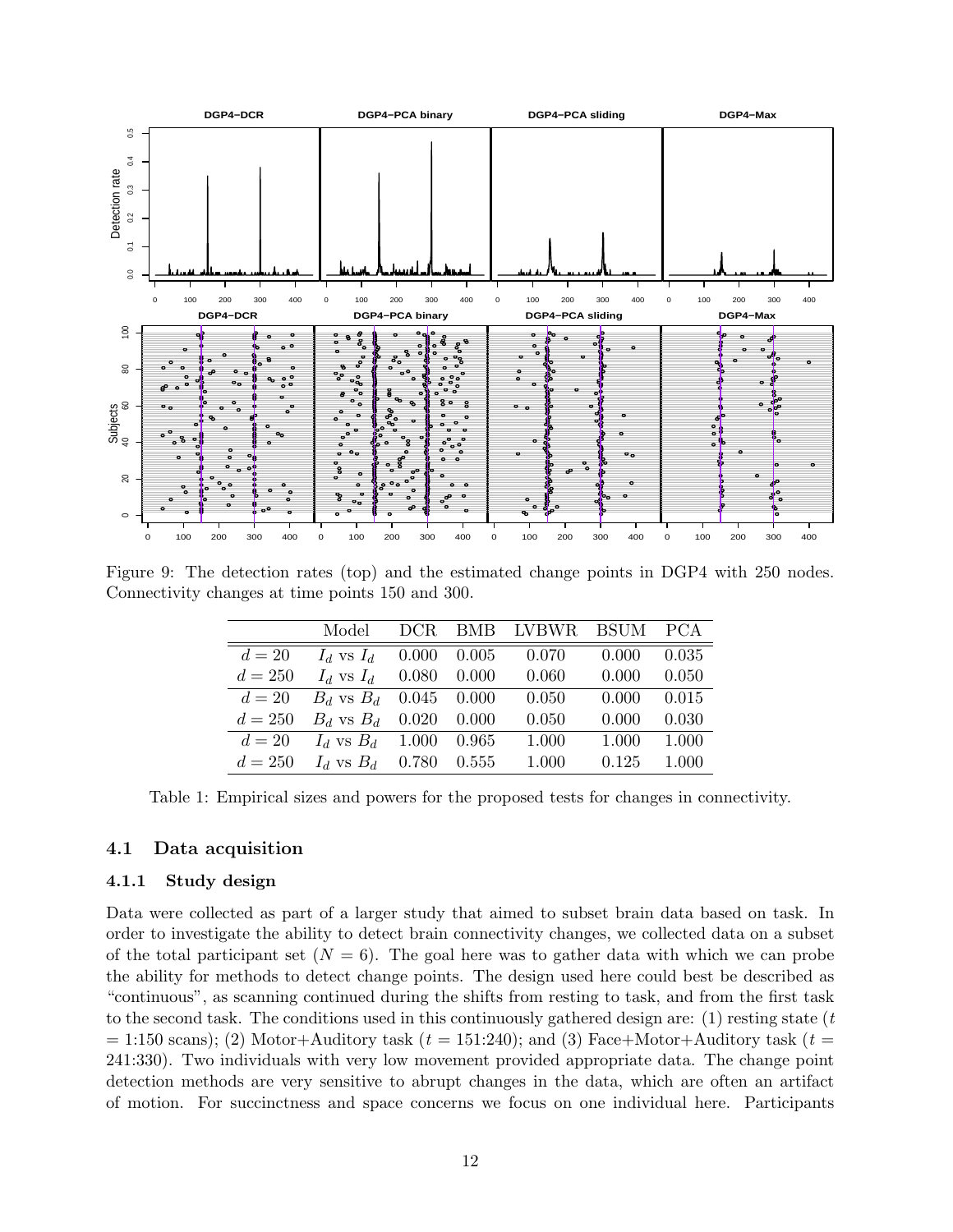were screened to ensure that they were free of neurological or psychiatric disorders, had no metal in their bodies, were not currently pregnant, had normal or corrected-to-normal vision and were right-handed. All procedures were approved by the Institutional Review Board at the University of North Carolina at Chapel Hill, and all participants provided written informed consent.

Participants viewed images on a translucent screen through an angled mirror attached to the head coil. Open source software OpenSesame (http://osdoc.cogsci.nl; Mathôt, Schreij, and Theeuwes; 2012) was used to present stimuli and record button-press responses. Prior to beginning the MRI session, participants completed a brief (2 minute) training run on a laptop outside of the scanner. This practice run was conducted to provide exposure to the stimuli and to ensure that the subjects understood the response requirement.

The Motor+Auditory condition was designed to engage the motor system, without engaging the visual processing systems. In this condition, participants were instructed to keep their eyes closed for the entire duration of the run, and to press the button on the MRI compatible response box (Current Designs Pyka 5-Finger Response Pad) every time a specified tone was played through the headphones. The tone was presented at the same rate (once every 800 msec) as the face image was presented in the Face+Motor+Auditory condition. This was done to ensure that the motor system was engaged at the same temporal frequency in this condition as the other task condition. The auditory stimulus was a 220 Hz tone, played for 100 msec. There was 700 msec between successive auditory tones, and participants were asked to press the response button after each tone. This task continued for 3 minutes, beginning at 302 seconds after the resting state.

The Face+Motor+Auditory condition was designed to engage all of the systems utilized in the Motor+Auditory condition, plus the visual areas including the fusiform face area of the ventral visual system. The highly similar response requirements between the Motor+Auditory and Face+Motor+Auditory conditions, with the addition of face processing in the latter, provides a test of whether the change point detection method is sensitive enough to detect these relatively small differences between conditions within the same subject. The visual images were face stimuli taken form the NimStim database (Tottenham et al.; 2009); there was a total of 20 faces used (each appeared once in every 16 second stimulation period, in randomized order), and the auditory stimulus (220 Hz tone) was the one used in the Motor+Auditory condition. On each trial, a face image was presented simultaneously with the tone. The tone was presented for a duration of 100 msec, and the face image was presented for 500 msec duration. Subjects were instructed to press the response button for each presentation of the face/tone. Following the offset of the face, there was 300 msec of a fixation-cross-only screen. This task continued for 3 minutes, beginning at 482 seconds into the run.

Participants were highly familiar with the stimuli and tasks before the current "continuous" run was conducted, because they practiced these tasks before entering the scanner and because each participant performed 6 runs during fMRI data collection before the current "continuous" run reported here. Those first 6 runs included at least one full run of each of the conditions alone (only one condition per run), as well as a visual-only run in which the faces were presented but no motor response was required. Immediately before the current "continuous" run, the participants were instructed that they were going to do a single long run with the three conditions of Rest, Motor+Auditory, and Face+Motor+Auditory, and they were informed of the order and the task requirements.

#### 4.1.2 MRI scanning protocol

Images were collected using a 3T Siemens PRISMA MRI system at the University of North Carolina Biomedical Research Imaging Center. Functional images included 37 transverse slices (3x3x3 mm<sup>3</sup>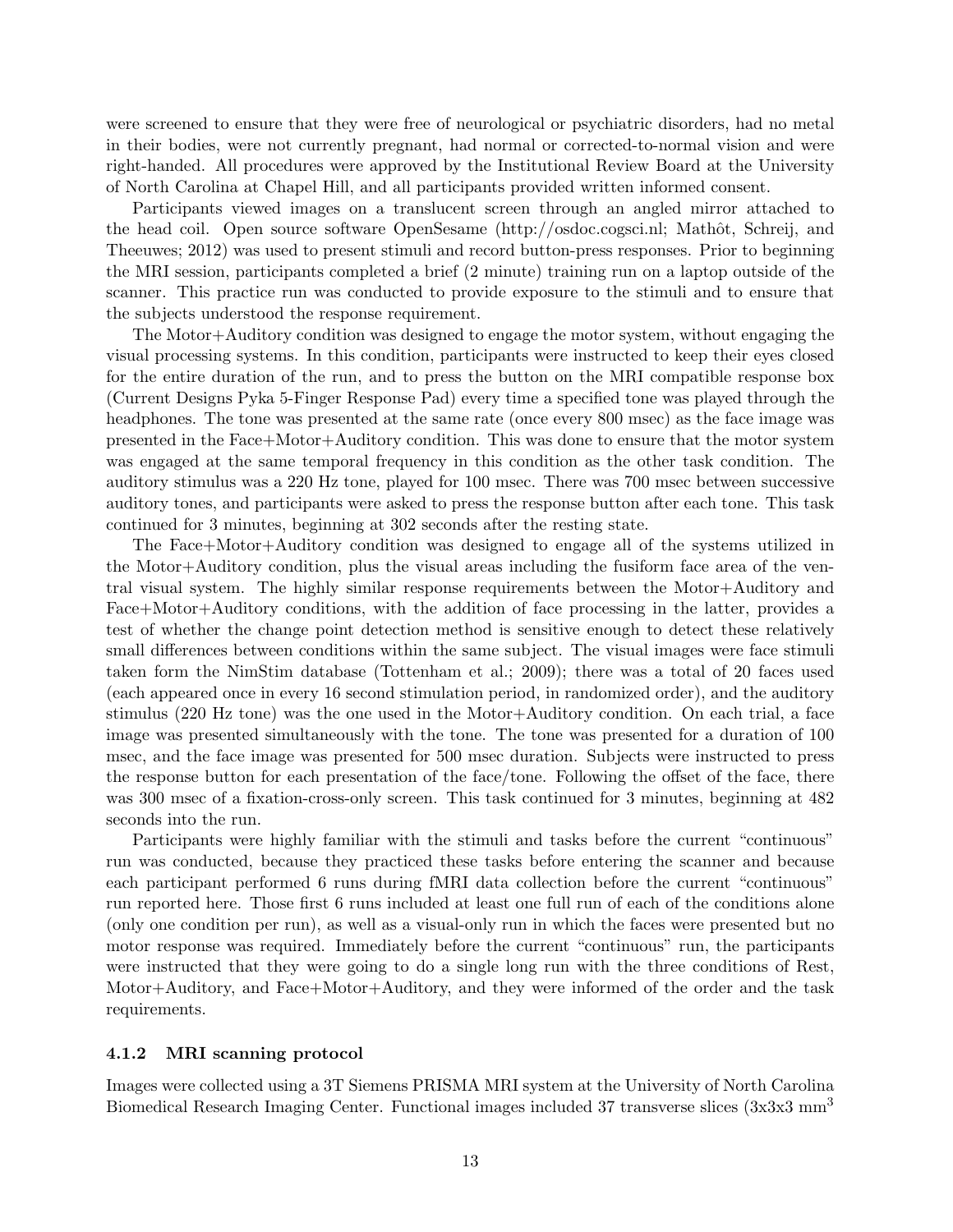|                                       | 264 ROIs |       | 9ROIs                         |       |
|---------------------------------------|----------|-------|-------------------------------|-------|
| <b>Block Comparison</b>               |          |       | $DCR$   $PCA$   $DCR$   $PCA$ |       |
| resting vs motor+auditory             | 0.000    | 0.003 | 0.000                         | 0.019 |
| resting vs face+motor+auditory        | 0.000    | 0.024 | 0.020                         | 0.021 |
| motor+auditory vs face+motor+auditory | 0.00     | 0.144 | 0.060                         | 0.667 |

Table 2: Test results on the prespecified blocks. p-values provided for each comparison.

resolution), collected interleaved inferior to superior. Images were acquired using a T2-weighted echo-planar imaging (EPI) sequence (TR = 2000 ms, TE = 26 ms, flip angle = 80 degrees), and the first three scans of each run were discarded to allow for magnetic field stabilization. After discarding the first three scans, the fMRI runs reported here each lasted 448 seconds. A structural scan was also acquired for each participant (T1-weighted;  $TR = 2400$  ms;  $TE = 2.22$  ms; flip angle  $= 8$ , FOV  $= 256$  mm, 208 slices, 0.8x0.8x0.8 mm<sup>3</sup> resolution; 398 seconds duration).

### 4.1.3 fMRI processing

MRI data were preprocessed using SPM12 (Wellcome Department of Imaging Neuroscience, University College London, UK). Preprocessing included spatial realignment and slice-time correction. The mean image constructed from realignment was used to determine parameters for coregistration and spatial normalization into the standard MNI-space using the EPI-template included in SPM12. The fMRI data were normalized at a  $2x2x2$  mm<sup>3</sup> resolution, and were then smoothed with an 8 mm (FWHM) isotropic kernel. The first components of white matter and cerebral spinal fluid data were regressed out of the data, and a Butterworth filter with lower bound of .02 and upper bound .1 Hz was applied prior to analysis. Region of interests were defined using the Power atlas (Power et al.; 2011). Two node sizes are considered: (1) the 264 brain regions in the Power atlas and (2) a subset of 9 of those with one brain region taken from the sensory-somatomotor hand, auditory, cingulo-opercolar, visual, fronto-parietal, default mode, salience, ventral, and dorsal networks. The specific ROI chosen was the one within each network that evidenced the greatest variability across the continuous run as these likely changed the most across the tasks.

## 4.2 Testing for differences in connectivity: a priori cut points

We first wished to identify which, if any, of the tasks produced significantly different connectivity matrices. Since max-type test requires the balanced sample size between two groups, here we only report results on DCR and PCA-based tests. The p-values are summarized in Table 4.2. It is observed that all tests clearly indicate that resting state is significantly different from tasks regardless of how many ROIs we have considered. However, between tasks, the results are mixed. PCA-based test indicates that they are not significantly different for all ROIs we considered, however, DCR tests shows much stronger evidence of rejecting the null hypothesis of same brain connectivity especially when high dimensional ROIs are considered.

## 4.3 Change point detection

With the knowledge that resting state connectivity in our design differed significantly from the two tasks, which did not significantly differ from each other, we would anticipate the detection of a change point near  $t = 151$ , as that is when the first task began. We used  $\Delta = 50$  for the minimum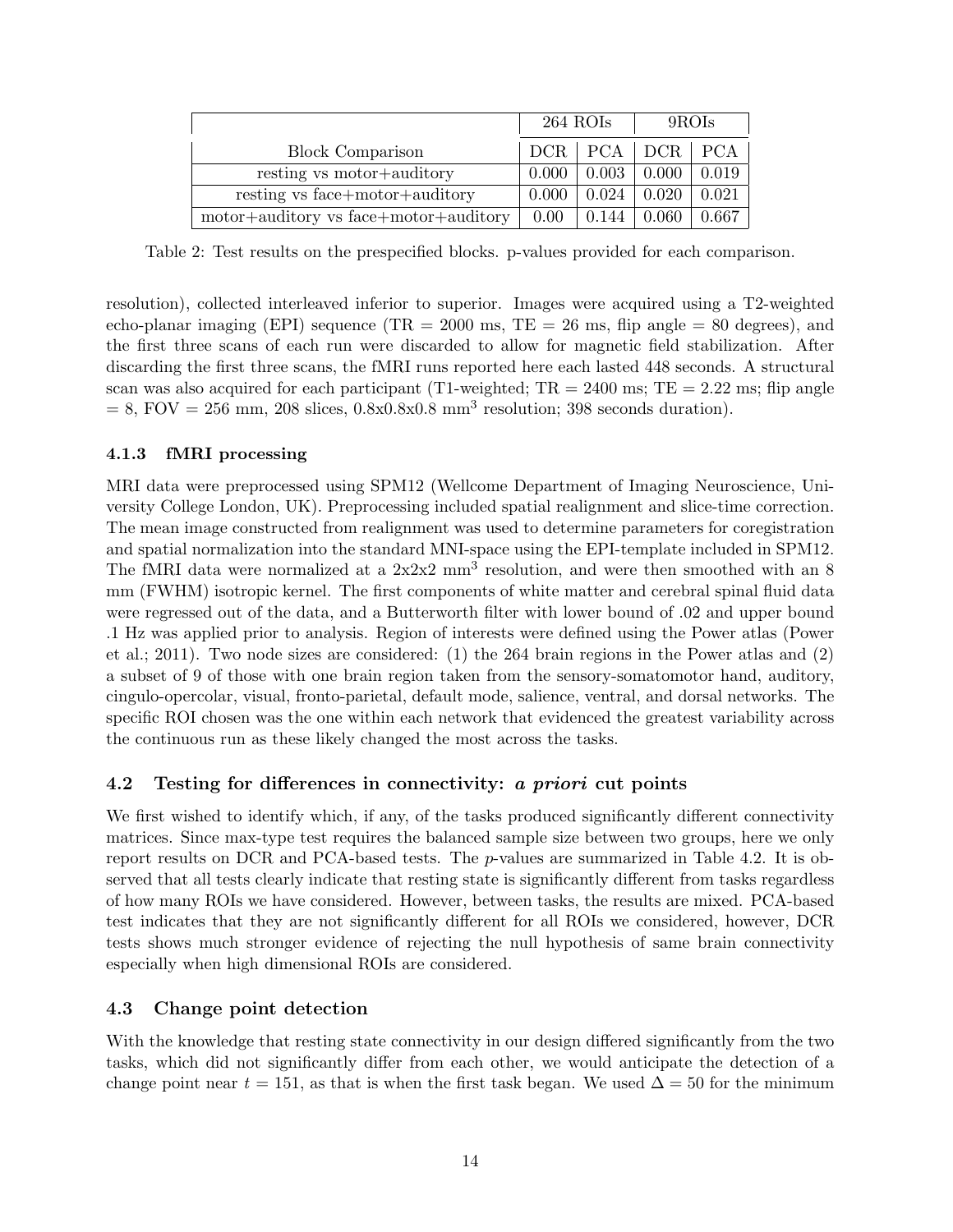

Figure 10: The test statistics and final estimated change points in blue lines when 264 brain regions are used.

distance between change points and away from boundaries, and used the same tuning parameters as in Section 3.

The results from using the full 264 brain regions are depicted in Figure 10. The top left panel shows the negative log-likelihood when the time point  $t$  is assumed to be a change point. The first candidate for a change point is the one with the smallest negative log-likelihood, which here is found to be  $t = 160$ . Now, we apply bootstrap to determine if the BIC reduction is significant. Indeed the first candidate  $t = 160$  gives empirical p-value of 0, so it is identified as the change point. Then, the same procedure is repeated over before/after the first change point until no further splitting is possible. Finally, the DCR finds two more breaks at  $t = 98$  and  $t = 224$ .

The top right plot of Figure 10 shows the max-type method in Jeong et al. (2016). The estimated local FDR is depicted, and the local minimums below the prespecified constant  $c = 0.1$  are identified as change points. This gives the estimated breaks as  $t = 125$  and  $t = 164$ , but as the plot suggests, the evidence is stronger around 164. For the PCA-based method, the test statistic W which is the maximum over a range of time points is located at  $t = 160$ , and the test statistic is above the critical value at the horizontal line, so it is significant change point. The binary segmentation PCA algorithm found maximum tests statistics at  $t = 110$  and 233. However, both were not significant under 5% significance level. The PCA-based method with sliding window simultaneously identify the change points once the rolling test statistic is the local maximum above the critical value. We used the 5 consecutive time points to define local maximum, that is, the test statistics that should be above the threshold for at least 5 consecutive time points. The final estimated change point is  $t = 167$ . All methods seem to indicate change point around  $t = 160$ , which is anticipated, but a subsequent change point around  $t = 240$  was not as reliably found as the first one.

Finally, for the selected 9 ROIs, the DCR method gives 109, 161, and 268 as change points, the max-type test gives 55, 157 and 256, the PCA-based method with binary segmentation gives 129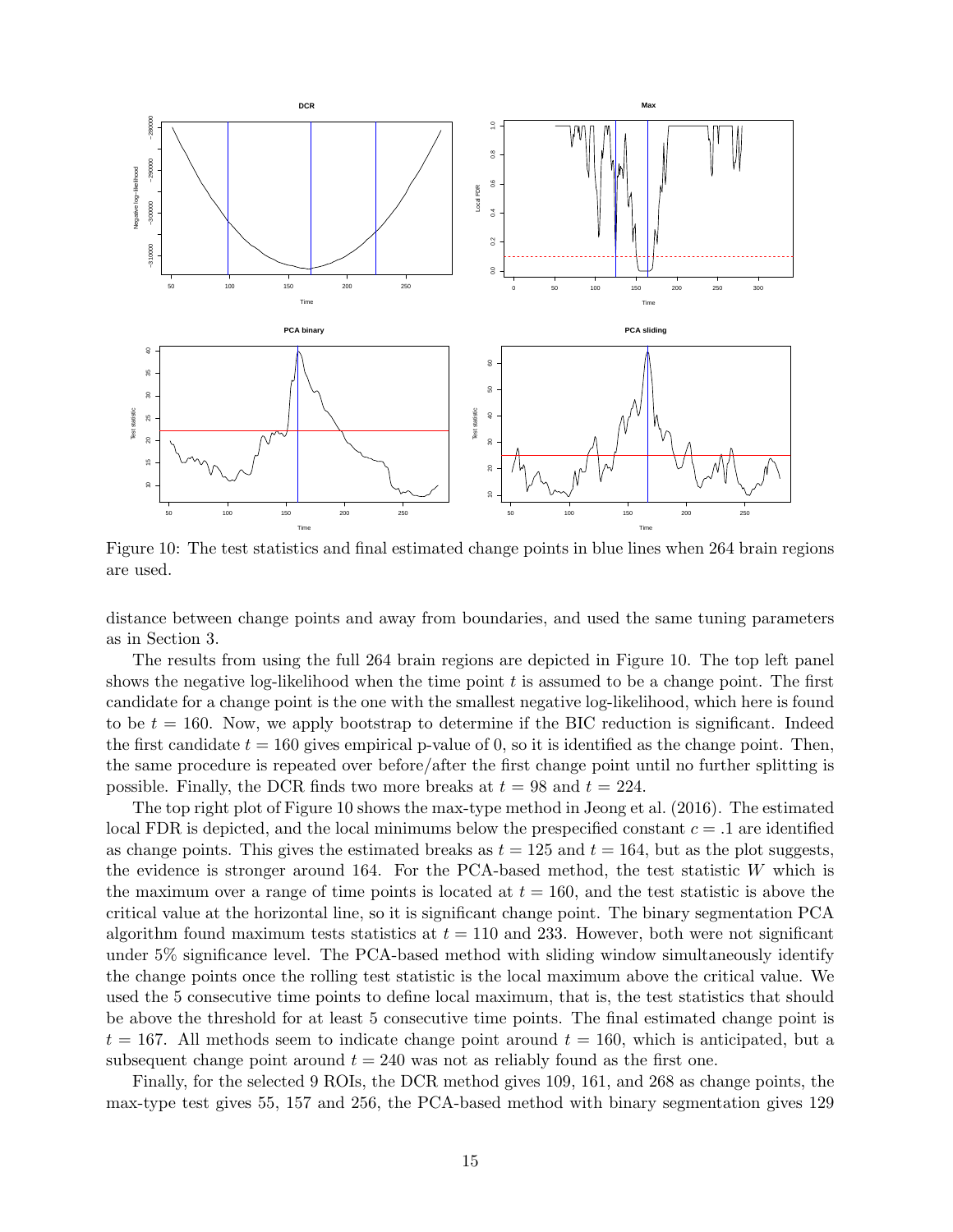

Figure 11: The test statistics and final estimated change points in blue lines when 9 ROIS are selected.

while the sliding method identified 154 as change point (see Figure 11). These results are similar to those found using the set of 264 brain regions by finding change points close to the expected shift from resting state to task that occurred at  $t = 151$ . However, we see additional change points occurring closer to the begin of the second task beginning  $(t = 240)$  as well as change points that occurred during the resting state task and are unexplained by the task design.

# 5 Conclusions

The paper provided an evaluation of three methods for detecting change points in functional connectivity across a block. None of the methods - DCR, Max-type, or PCA based - performed unequivocally better than the others. We also compared the results of these methods on an empirical fMRI example, finding much consistency in inferences along with some minor differences across methods. All analyses were conducted with the newly developed detectR R package.

All methods were generally able to detect change points that existed in the data generating models. When the data were generated to not have change points, both Max-type and PCA with sliding windows recovered many false positive break points. DCR and PCA with binary segmentation did not, suggesting that these methods may be first steps to deciding if there are any true change points or not. An added benefit of PCA is that it is computationally less intensive than DCR, and thus provides a good starting point for analyses. Should change points be suggested, then the qualities of the data matrix may help guide next steps. DCR and PCA binary performed well for any node size when the matrices were very sparse. PCA sliding and Max-type generally performed better when the data matrices contained more non-zero values.

In our data example we utilized two lag-0 covariance matrices (one with 9 ROIs, the other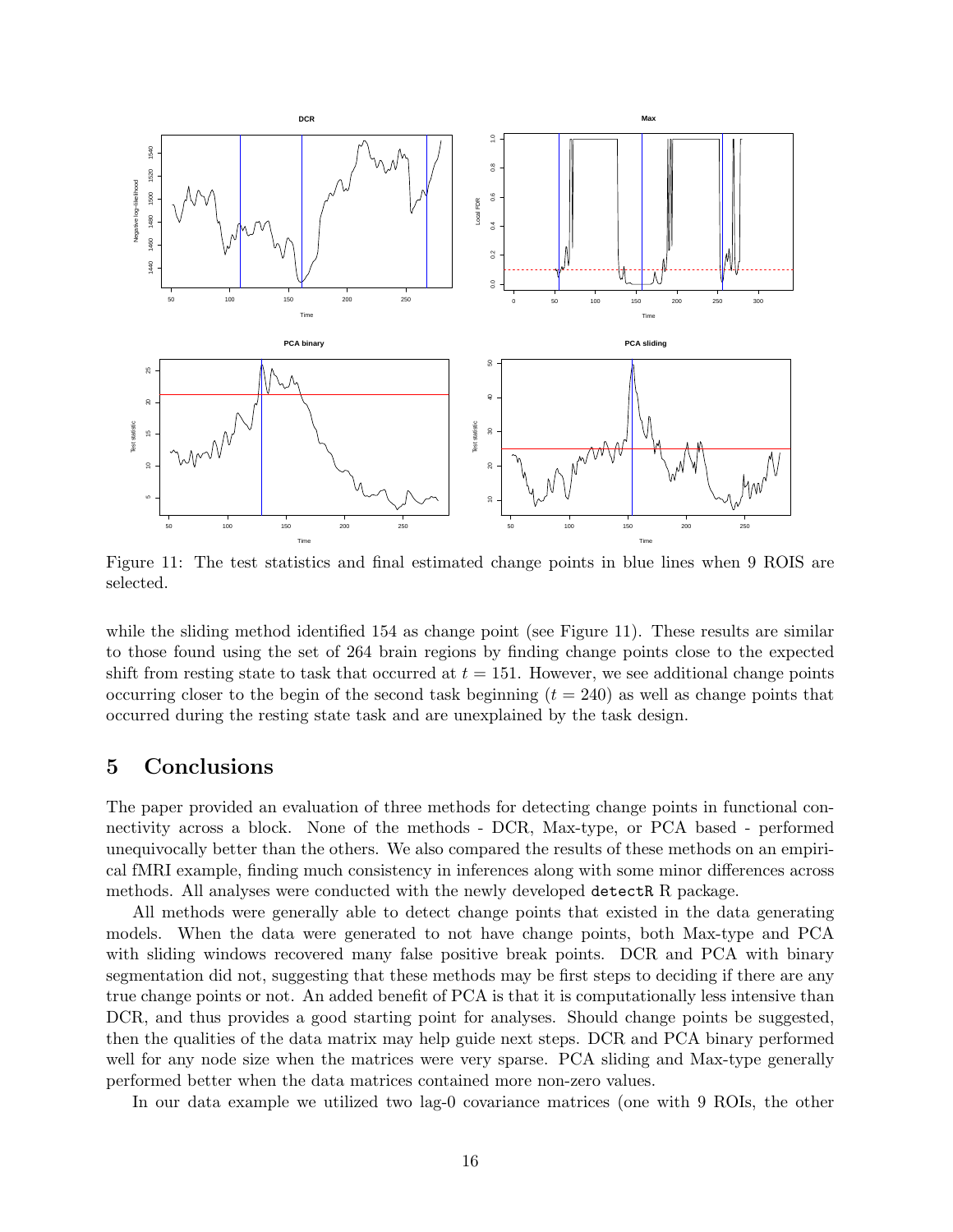with 264) from one data participant across three blocks with no breaks. First we examined if significant differences in functional connectivity existed across resting state and two task blocks. For both the large and small sized connectivity maps the PCA method found a significant difference in connectivity between resting state and the two tasks but not between the two tasks. DCR detected differences between the two tasks in addition to between the resting state and task blocks. Consistent with these significant differences, we found that the methods detected a change point in functional connectivity shortly after the participant shifted to task for both the 9 and 264 sized matrices, with the esception that the PCA with binary segmentation method missed this shift in the 9 ROI case. Additional change points were also detected by most methods in resting state (which may be true or not, and were outside the control of the experiment design). DCR additionally found a change point during the first task. Taken together, we can assert that a shift in brain processing as assessed with functional connectivity of the full functional brain likely occurred when going from resting state to active tasks, and perhaps one other during resting state.

As indicated in the test, prior to the change point detection analyses described here the researcher must make a few key decisions that are similar across all methods used here. First, one must decide whether or not to detrend the data to remove any shifts in the mean across time. This prefiltering is common in fMRI. In the present context, neglecting to do so would capture changes in the means of the brain regions along with shifts in connectivity. Second, the researcher must consider if changes in variance of each ROI are of interest, or solely shifts in the covariance of ROIs. If changes in the variance are of no interest, the research might rescale the data by using the correlation matrix rather than covariance matrix as input to these tests. Finally, the researcher needs to select the level of geographical resolution to use. Should the entire functional brain be use, changes may be missed if only connectivity in a subset of ROIs (nodes) shifts across time. A drawback from focusing in on a few regions may be that changes that unexpectedly occur elsewhere may be missed.

This project evaluated and compared three state-of-the-art methods for detecting nonlinear change points in functional connectivity. The results, while promising and indicating utility of these methods, point to areas of growth. For one, it seems that PCA with sliding windows and Max-type might be overly sensitive in detecting change points where none truly exist. This drawback is balanced by the true detection of change points when they do indeed exist. Hence, some work to decrease the rate of false positives is warranted for these methods.

## Acknowledgments

The authors thank Seok-Oh Jeong for proving code for max-type method. The work of the first author was supported in part by the National Research Foundation of Korea (NRF-2019R1F1A1057104). The work of Hopfinger and Gates and data acquisition was supported by the National Institutes of Health - National Institute of Biomedical Imaging and Bioengineering (R01 EB021299).

## References

- Baek, C., Gates, K. M., Leinwand, B. and Pipiras, V. (2021), 'Two sample tests for high-dimensional autocovariances', Computational Statistics & Data Analysis 153, 107067.
- Bai, J. (2000), 'Vector autoregressive models with structural changes in regression coefficients and in variancecovariance matrices', Annals of Economics and Finance 1(2), 303–339.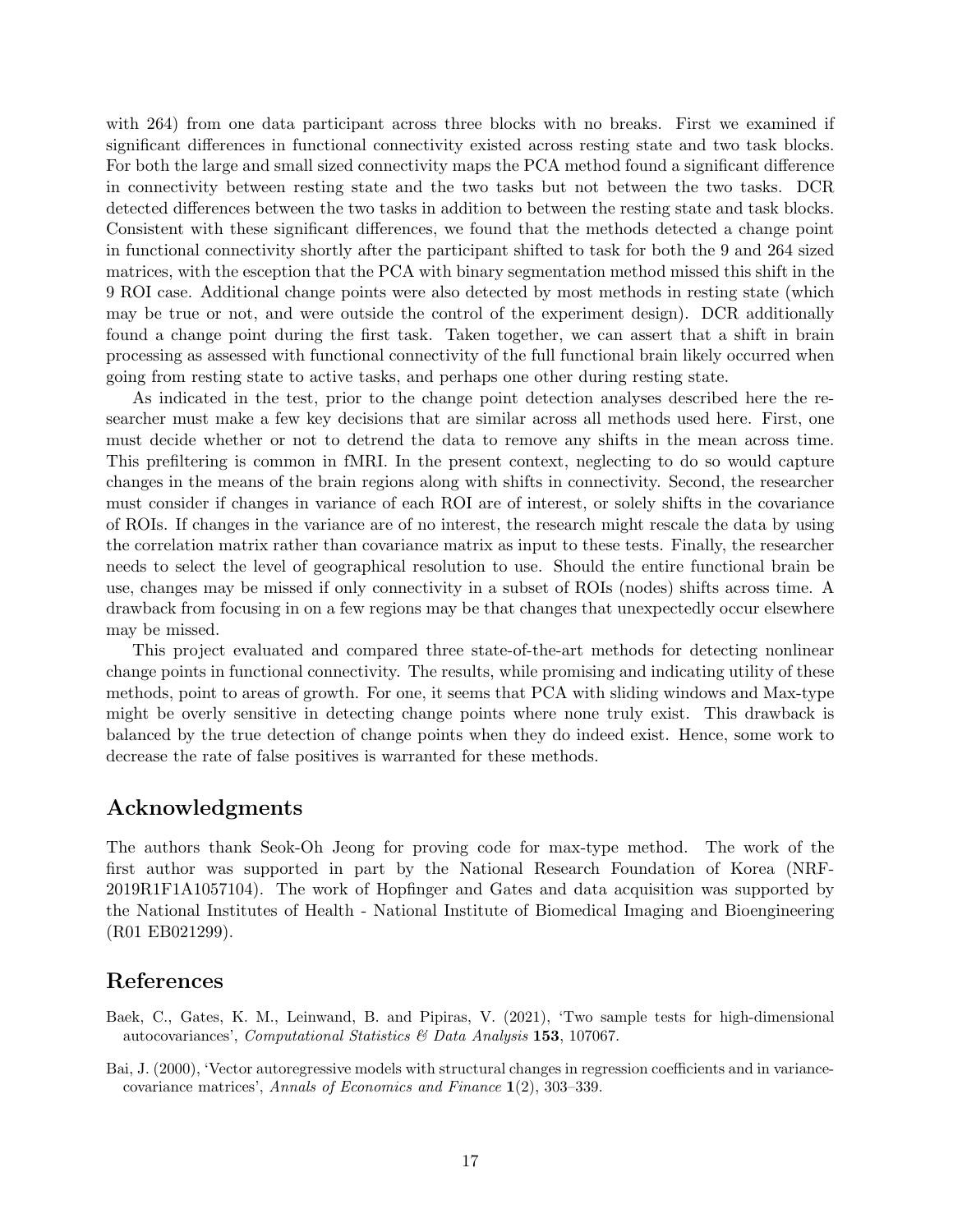- Bassett, D. S., Wymbs, N. F., Porter, M. A., Mucha, P. J., Carlson, J. M. and Grafton, S. T. (2011), 'Dynamic reconfiguration of human brain networks during learning', Proceedings of the National Academy of Sciences 108(18), 7641.
- Cai, T., Liu, W. and Xia, Y. (2013), 'Two-sample covariance matrix testing and support recovery in highdimensional and sparse settings', Journal of the American Statistical Association 108(501), 265–277.
- Cohen, J. R. and D'Esposito, M. (2016), 'The segregation and integration of distinct brain networks and their relationship to cognition', Journal of Neuroscience 36(48), 12083-12094.
- Cribben, I., Haraldsdottir, R., Atlas, L. Y., Wager, T. D. and Lindquist, M. A. (2012), 'Dynamic connectivity regression: determining state-related changes in brain connectivity', Neuroimage 61(4), 907–920.
- Denny, B. T., Fan, J., Liu, X., Guerreri, S., Mayson, S. J., Rimsky, L., New, A. S., Siever, L. J. and Koenigsberg, H. W. (2013), 'Insula–amygdala functional connectivity is correlated with habituation to repeated negative images', Social Cognitive and Affective Neuroscience 9(11), 1660–1667.
- Eichinger, B. and Kirch, C. (2018), 'A MOSUM procedure for the estimation of multiple random change points', Bernoulli 24(1), 526–564.
- Elton, A. and Gao, W. (2015), 'Task-related modulation of functional connectivity variability and its behavioral correlations', Human brain mapping 36(8), 3260–3272.
- Friston, K. J. (2011), 'Functional and effective connectivity: a review', *Brain connectivity* 1(1), 13–36.
- Gonzalez-Castillo, J., Hoy, C. W., Handwerker, D. A., Robinson, M. E., Buchanan, L. C., Saad, Z. S. and Bandettini, P. A. (2015), 'Tracking ongoing cognition in individuals using brief, whole-brain functional connectivity patterns', Proceedings of the National Academy of Sciences 112(28), 8762–8767.
- Han, X. and Inoue, A. (2015), 'Tests for parameter instability in dynamic factor models', *Econometric Theory*  $31(5)$ , 1117–1152.
- Huang, B., Zhang, K., Sanchez-Romero, R., Ramsey, J., Glymour, M. and Glymour, C. (2019), 'Diagnosis of autism spectrum disorder by causal influence strength learned from resting-state fmri data', arXiv preprint arXiv:1902.10073 .
- Jeong, S.-O., Pae, C. and Park, H.-J. (2016), 'Connectivity-based change point detection for large-size functional networks', NeuroImage 143, 353–363.
- Kucyi, A., Tambini, A., Sadaghiani, S., Keilholz, S. and Cohen, J. R. (2018), 'Spontaneous cognitive processes and the behavioral validation of time-varying brain connectivity', Network Neuroscience  $2(4)$ , 397–417.
- Lavielle, M. and Teyssiere, G. (2006), 'Detection of multiple change-points in multivariate time series', Lithuanian Mathematical Journal  $46(3)$ , 287-306.
- Lindquist, M. A., Xu, Y., Nebel, M. B. and Caffo, B. S. (2014), 'Evaluating dynamic bivariate correlations in resting-state fmri: a comparison study and a new approach', NeuroImage 101, 531–546.
- Ombao, H., Lindquist, M., Aston, J. and Thompson, W. (2016), Handbook of Neuroimaging Data Analysis, Chapman and Hall/CPC.
- Park, H.-J., Friston, K. J., Pae, C., Park, B. and Razi, A. (2018), 'Dynamic effective connectivity in resting state fmri', Neuroimage 180, 594–608.
- Pitarakis, J.-Y. (2004), 'Least squares estimation and tests of breaks in mean and variance under misspecification', The Econometrics Journal 7, 32–54.
- Power, J. D., Cohen, A. L., Nelson, S. M., Wig, G. S., Barnes, K. A., Church, J. A., Vogel, A. C., Laumann, T. O., Miezin, F. M., Schlaggar, B. L. et al. (2011), 'Functional network organization of the human brain', *Neuron* **72**(4), 665–678.